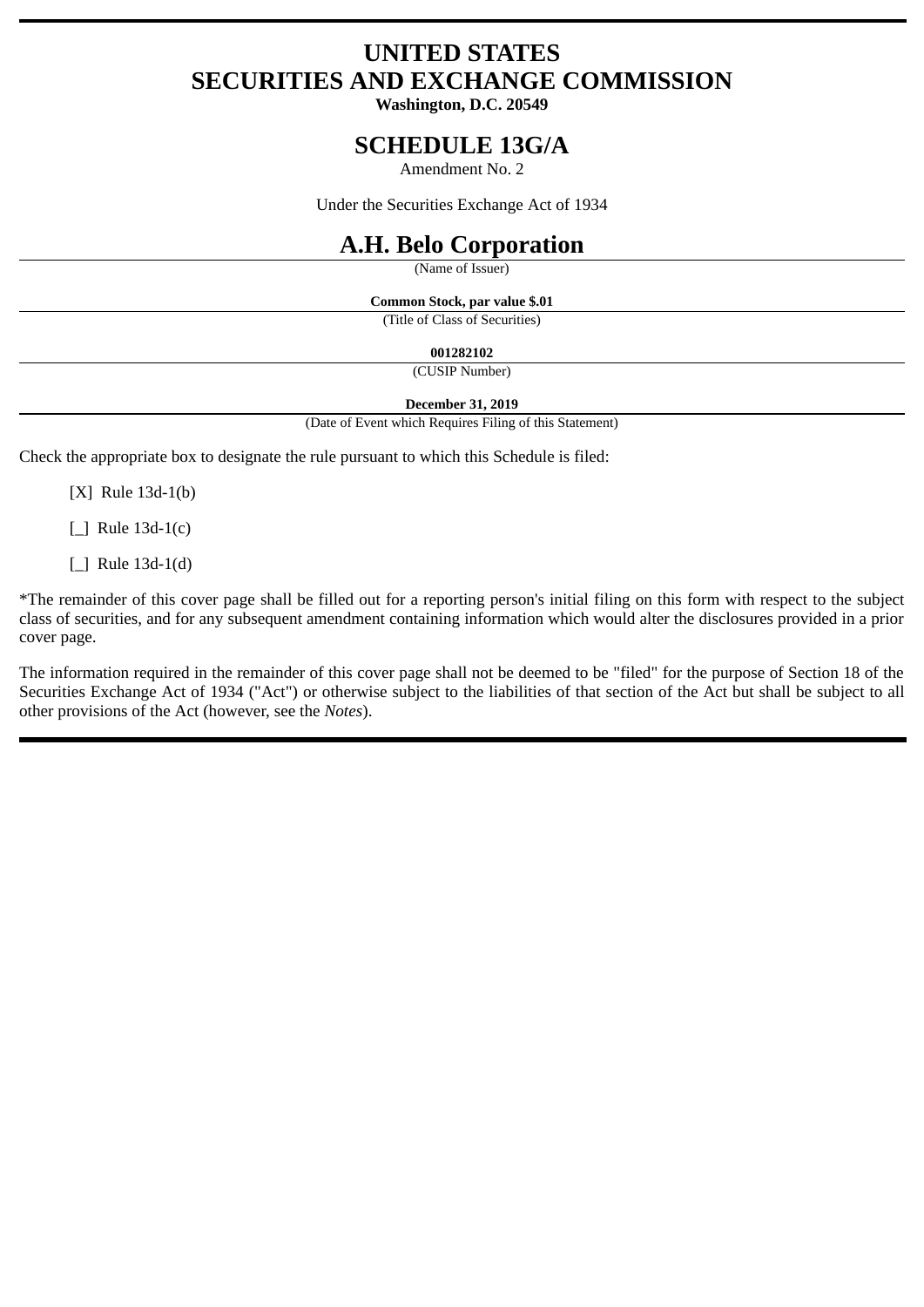## **SCHEDULE 13G/A**

| <b>CUSIP No.</b><br>001282102           |                                                                                         |                |                                                                     |  |  |
|-----------------------------------------|-----------------------------------------------------------------------------------------|----------------|---------------------------------------------------------------------|--|--|
|                                         |                                                                                         |                |                                                                     |  |  |
| 1                                       | <b>Names of Reporting Persons</b>                                                       |                |                                                                     |  |  |
|                                         | North Star Investment Management Corporation                                            |                |                                                                     |  |  |
| $\overline{2}$                          | Check the appropriate box if a member of a Group (see instructions)                     |                |                                                                     |  |  |
|                                         | $(a)$ $[$ $]$<br>$(b)$ []                                                               |                |                                                                     |  |  |
| 3                                       | <b>Sec Use Only</b>                                                                     |                |                                                                     |  |  |
|                                         |                                                                                         |                |                                                                     |  |  |
| 4                                       | <b>Citizenship or Place of Organization</b>                                             |                |                                                                     |  |  |
|                                         | Delaware                                                                                |                |                                                                     |  |  |
| Number of                               |                                                                                         | 5.             | <b>Sole Voting Power</b>                                            |  |  |
| <b>Shares</b>                           |                                                                                         |                | 511,492                                                             |  |  |
| <b>Beneficially</b>                     |                                                                                         | 6              | <b>Shared Voting Power</b>                                          |  |  |
| Owned by<br>Each                        |                                                                                         |                |                                                                     |  |  |
| <b>Reporting</b><br><b>Person With:</b> |                                                                                         | $\overline{7}$ | <b>Sole Dispositive Power</b>                                       |  |  |
|                                         |                                                                                         |                | 511,492                                                             |  |  |
|                                         |                                                                                         | 8              | <b>Shared Dispositive Power</b>                                     |  |  |
|                                         |                                                                                         |                | 157,454                                                             |  |  |
| 9                                       |                                                                                         |                | <b>Aggregate Amount Beneficially Owned by Each Reporting Person</b> |  |  |
|                                         | 666,946                                                                                 |                |                                                                     |  |  |
| 10                                      | Check box if the aggregate amount in row (9) excludes certain shares (See Instructions) |                |                                                                     |  |  |
|                                         | $[ \ ]$                                                                                 |                |                                                                     |  |  |
| 11                                      | Percent of class represented by amount in row (9)                                       |                |                                                                     |  |  |
|                                         | 3.1% (See Item 4 Below)                                                                 |                |                                                                     |  |  |
| 12                                      | <b>Type of Reporting Person (See Instructions)</b>                                      |                |                                                                     |  |  |
|                                         | IA                                                                                      |                |                                                                     |  |  |

## Page 2 of 5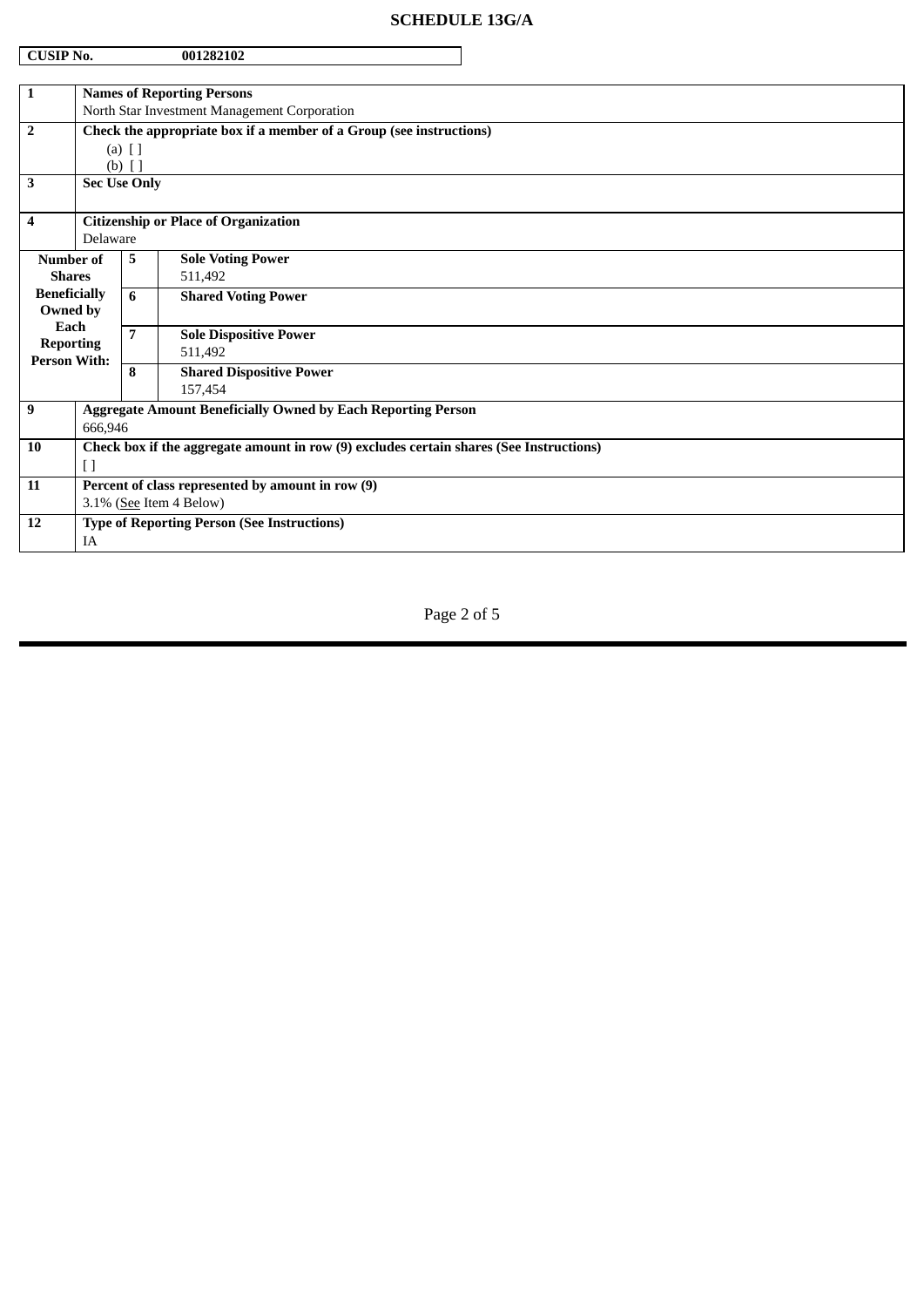This Amendment No.2 (this "**Amendment**" to the Statement of Beneficial Ownership on Schedule 13G/A, filed on January 9, 2019 (the "**Original**"), is being filed for the sole purpose of reporting that the percentage beneficial ownership of the Issuer's outstanding shares (as defined by in Item 2(d) below) by the Reporting Person (as defined in Item 2(a) below) has dropped below 5%.

### **Item 1.**

**(a) Name of Issuer:**

A.H. Belo Corporation

**(b) Address of Issuer's Principal Executive Offices:**

508 Young Street, Dallas, Texas 75202

## **Item 2.**

**(a) Name of Person Filing:**

North Star Investment Management Corporation

## **(b) Address of Principal Business Office or, if None, Residence:**

20 N. Wacker Drive, Suite 1416, Chicago, Illinois 60606

**(c) Citizenship:**

Delaware

**(d) Title and Class of Securities:**

Common Stock

**(e) CUSIP No.:** 001282102

## **Item 3. If this statement is filed pursuant to §§ 240.13d-1(b) or 240.13d-2(b) or (c), check whether the person filing is a:**

| (a)         | $\Box$ | Broker or dealer registered under Section 15 of the Act;                                  |  |  |
|-------------|--------|-------------------------------------------------------------------------------------------|--|--|
| (b)         | $\Box$ | Bank as defined in Section $3(a)(6)$ of the Act;                                          |  |  |
| (c)         | $\Box$ | Insurance company as defined in Section $3(a)(19)$ of the Act;                            |  |  |
| (d)         | $\Box$ | Investment company registered under Section 8 of the Investment Company Act of 1940;      |  |  |
| (e)         | [X]    | An investment adviser in accordance with Rule $13d-1(b)(1)(ii)(E)$ ;                      |  |  |
| (f)         | $\Box$ | An employee benefit plan or endowment fund in accordance with Rule $13d-1(b)(1)(ii)(F)$ ; |  |  |
| (g)         | $\Box$ | A parent holding company or control person in accordance with Rule $13d-1(b)(1)(ii)(G)$ ; |  |  |
| Page 3 of 5 |        |                                                                                           |  |  |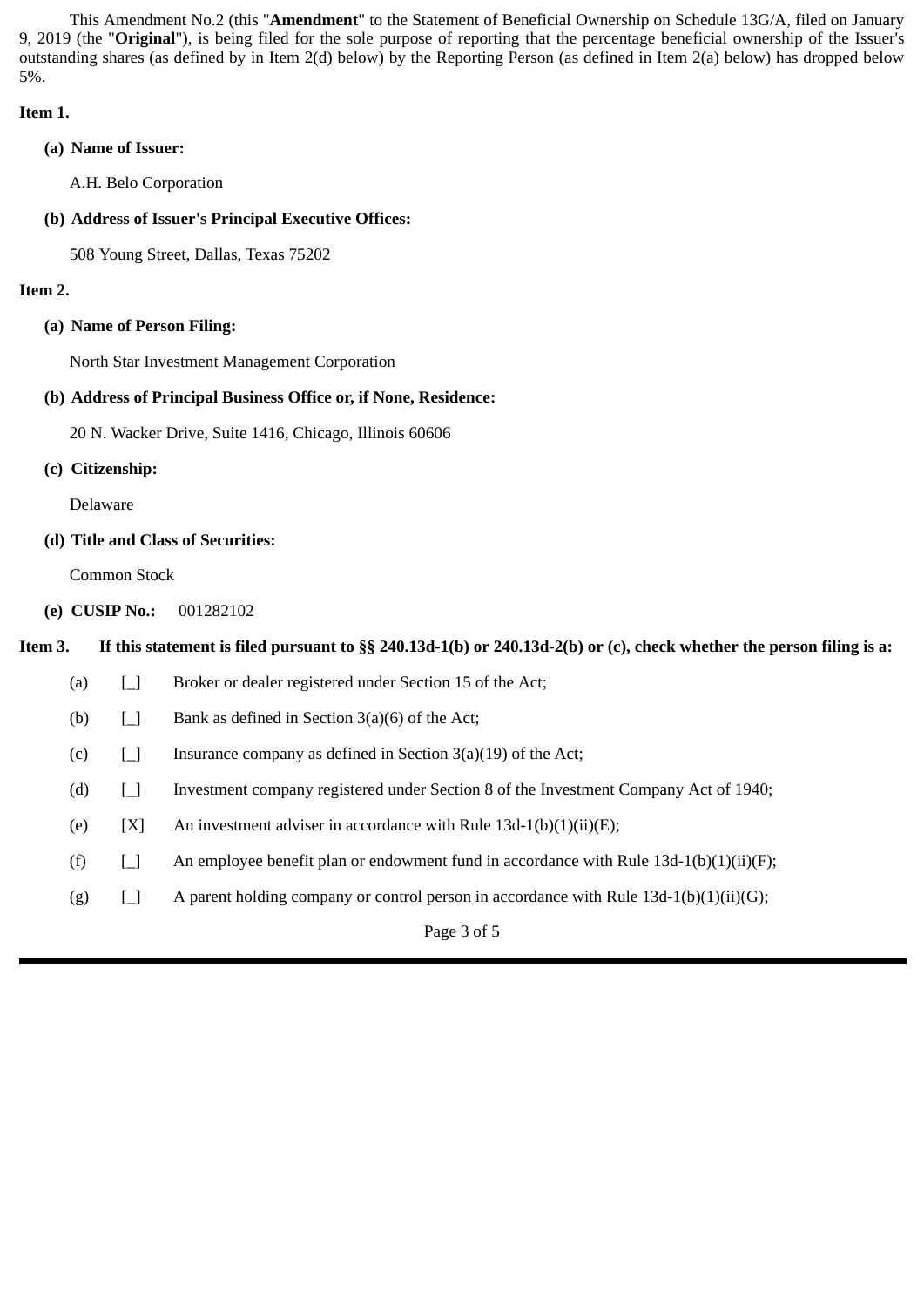- (h) [\_] A savings associations as defined in Section 3(b) of the Federal Deposit Insurance Act (12 U.S.C. 1813);
- (i)  $\Box$  A church plan that is excluded from the definition of an investment company under section 3(c)(14) of the Investment Company Act of 1940;
- (j)  $\Box$  A non-U.S. institution in accordance with Rule 240.13d-1(b)(1)(ii)(J);
- (k)  $\Box$  Group, in accordance with Rule 240.13d-1(b)(1)(ii)(K). If filing as a non-U.S. institution in accordance with Rule 240.13d-1(b)(1)(ii)(J), please specify the type of institution:

### **Item 4. Ownership**

The information reported below in this Item 4 is as of December 31, 2019. The percentage set forth in Item 4(b) is based on 21,463,653 shares of the Issuer's Common Stock outstanding as of July 25, 2019, as reported in the Issuer's Form 10-Q for the quarter ended June 30, 2019 (as filed July 29, 2019).

- **(a) Amount Beneficially Owned:** 668,946
- **(b) Percent of Class:** 3.1%
- **(c) Number of shares as to which such person has:**
	- **(i) Sole power to vote or to direct the vote:** 511,492
	- **(ii) Shared power to vote or to direct the vote:** 0
	- **(iii) Sole power to dispose or to direct the disposition of:** 511,492
	- **(iv) Shared power to dispose or to direct the disposition of:** 157,454
- **Item 5. Ownership of Five Percent or Less of a Class.**

Not Applicable.

**Item 6. Ownership of more than Five Percent on Behalf of Another Person.**

Not Applicable.

**Item 7. Identification and classification of the subsidiary which acquired the security being reported on by the parent holding company or control person.**

Not Applicable.

**Item 8. Identification and classification of members of the group.**

Not Applicable.

**Item 9. Notice of Dissolution of Group.**

Not Applicable.

Page 4 of 5